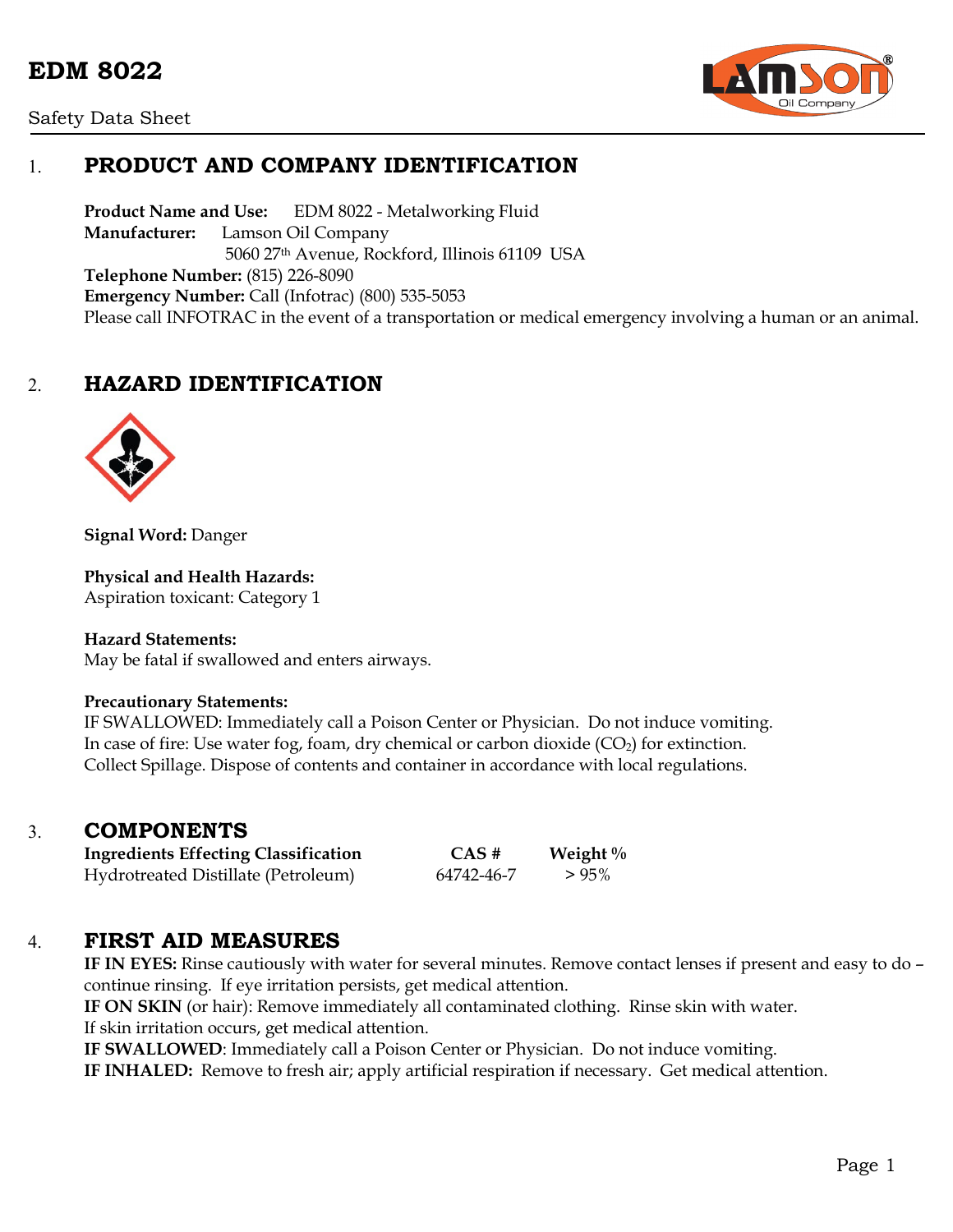

## 5. **FIRE-FIGHTING MEASURES**

#### **General Hazard**

Petroleum products can form combustible mixtures at temperatures at or above the flash point. Empty containers can contain residues that can cause fires or explosions when exposed to heat, flames, or sparks.

#### **Fire-Fighting**

Keep fire exposed containers cool with water spray. Separate unburning product from fire. Use carbon dioxide, foam, or dry chemical extinguishing media to put out fires.

### **Unusual Decomposition Products Under Fire Conditions**

None

## 6. **ACCIDENTAL RELEASE MEASURES**

#### **Personal Precautions**

Remove greatly contaminated clothing, including shoes and wash thoroughly after contact. Launder contaminated clothing before reuse.

#### **Environmental Precautions**

Stop leak if without risk. Dike large spills to prevent ingress into sewers and waterways. Eliminate all sources of ignition. Ensure adequate ventilation. Clean spills with absorbent and store in marked containers for disposal. Dispose in accordance with all applicable regulations.

## 7. **HANDLING AND STORAGE**

### **Safe Handling and Storage**

Do not handle, store, or dispense near open flames or ignition sources.

Keep containers inside and out of direct sunlight. Avoid extreme temperatures.

Do not reuse containers.

This product is a static accumulator and so steps should be taken to prevent static accumulation and electric spark formation.

### **Incompatible Products**

Avoid strong oxidizing and reducing agents.

# 8. **EXPOSURE CONTROL AND PERSONAL PROTECTION**

#### **Ventilation**

Local exhaust is usually sufficient. General exhaust is preferred.

### **Personal Protection**

Use approved respirator when airborne exposure limits are exceeded. Use solvent resistant gloves to avoid prolonged contact. Wear goggles or safety glasses with splashguards.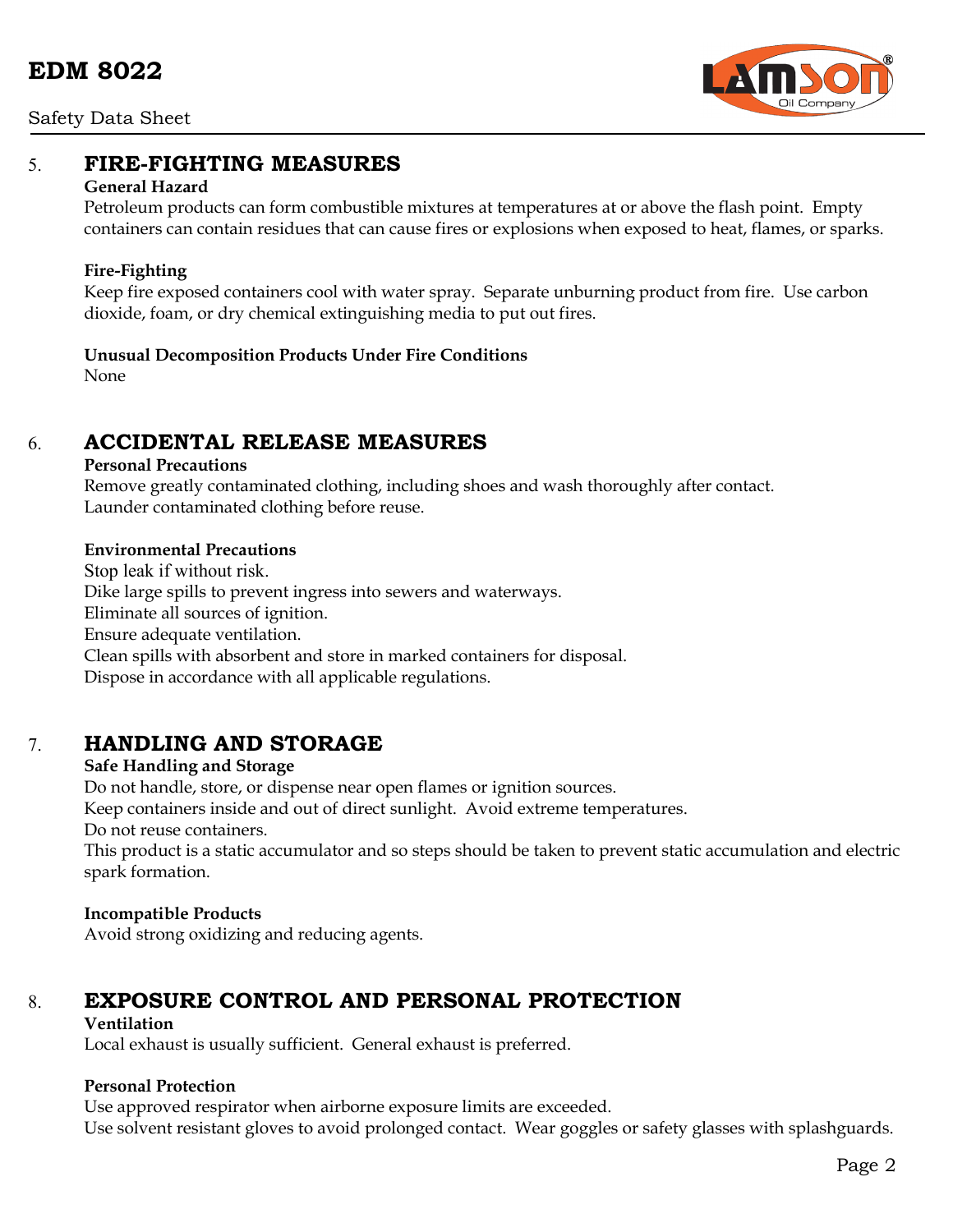# **EDM 8022**





**Work Place Exposure Guide Lines** Petroleum Oil mist has a TLV limit of 5 mg/m3.

## 9. **PHYSICAL AND CHEMICAL PROPERTIES**

| <b>Boiling Point:</b>                     | $>$ 500 °F                              |
|-------------------------------------------|-----------------------------------------|
| Specific Gravity (water =1):              | 0.85                                    |
| Vapor pressure (mm Hg):                   | $\leq 0.1$                              |
| <b>Melting Point:</b>                     | Not Applicable                          |
| Vapor Density (Air =1):                   | > 5                                     |
| Evaporation Rate (butyl Acetate=1):       | 0.1                                     |
| Solubility in water:                      | Insoluble                               |
| Reactivity in water:                      | NIL                                     |
| <b>Appearance and Odor:</b>               | Clear, colorless liquid; slight odor    |
| Flash point:                              | $252$ °F                                |
| Flammable Limits (volume percent in air): | LEL: Not Determined UEL: Not Determined |
| <b>Autoignition Temperature:</b>          | Not Determined                          |
|                                           |                                         |

## 10. **STABILITY AND REACTIVITY**

**Stability:** [ ] Unstable [ X ] Stable **Conditions to avoid:** None **Incompatibility (Materials to avoid):** Strong oxidizing and reducing agents. **Hazardous Decomposition Products:** Combustion may produce oxides of carbon. **Hazardous Polymerization:** [ ] May Occur [ X ] Will Not Occur **Conditions to Avoid:** Not Applicable

## 11. **TOXICOLOGICAL INFORMATION**

This product has minimal toxicity when inhaled, ingested, or when skin or eye contact is made. This product is considered an aspiration hazard based on its physical/chemical properties. This product is not expected to cause cancer or to be a skin sensitizer. No data is available to indicate that any ingredient is mutagenic or genotoxic. This product is not expected to cause reproductive or developmental effects. Repeated exposure to low viscosity materials may defat the skin resulting in possible irritation and dermatitis. Exposure to vapor or aerosol concentrations above the recommended exposure level are irritating to the eyes and respiratory tract, may cause headaches, dizziness, anesthesia, and even unconsciousness.

### 12. **ECOLOGICAL INFORMATION**

This product is not a Marine Pollutant.

This product is classified as a Volatile Organic Compound and will slowly evaporate into the air upon release. Please refer to section 6 for accidental release information.